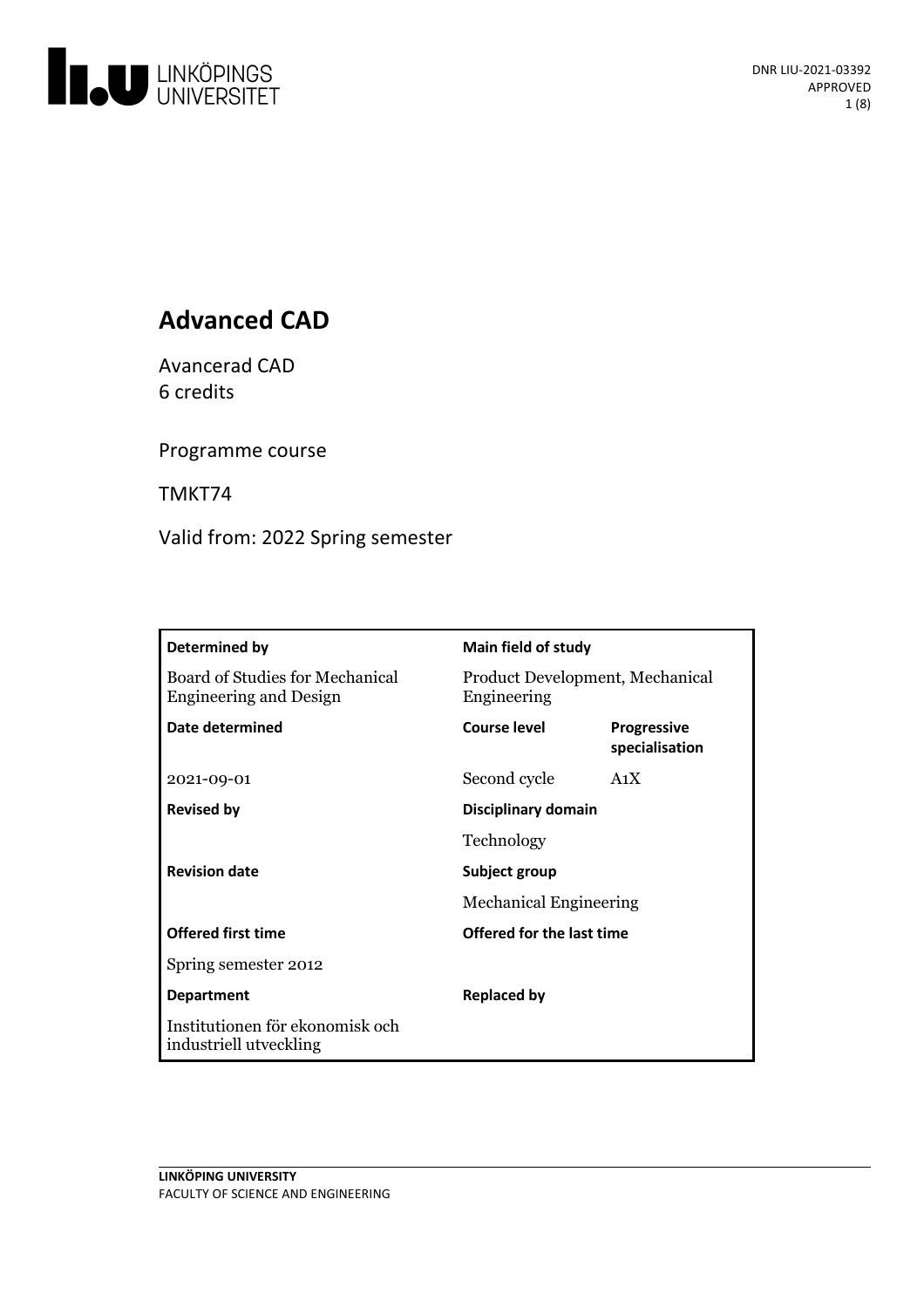## Course offered for

- Master of Science in Design and Product Development
- Master of Science in Industrial Engineering and Management
- Master of Science in Mechanical Engineering
- Master of Science in Industrial Engineering and Management International
- Master's Programme in Mechanical Engineering

## Prerequisites

Basic CAD course.

## Intended learning outcomes

The course will provide in-depth knowledge of the CAD tool's role in the product development process and how it is used effectively. After the course the student will:

- Demonstrate ability to plan for the creation of a complex CAD model of a
- major product consisting of several subsystems. Be able to make strategic decisions regarding the model's overall structure. Be able to make effective use ofa widely used tool for product data
- management.

## Course content

Planning of CAD projects. Model and product structures. The choice of nomenclature. Integration of CAD system / PDM systems. Product data management with PDM systems.

# Teaching and working methods

Teaching consists of lectures and supervised lab sessions in computer classrooms. The examination consists of hand-in assignments.

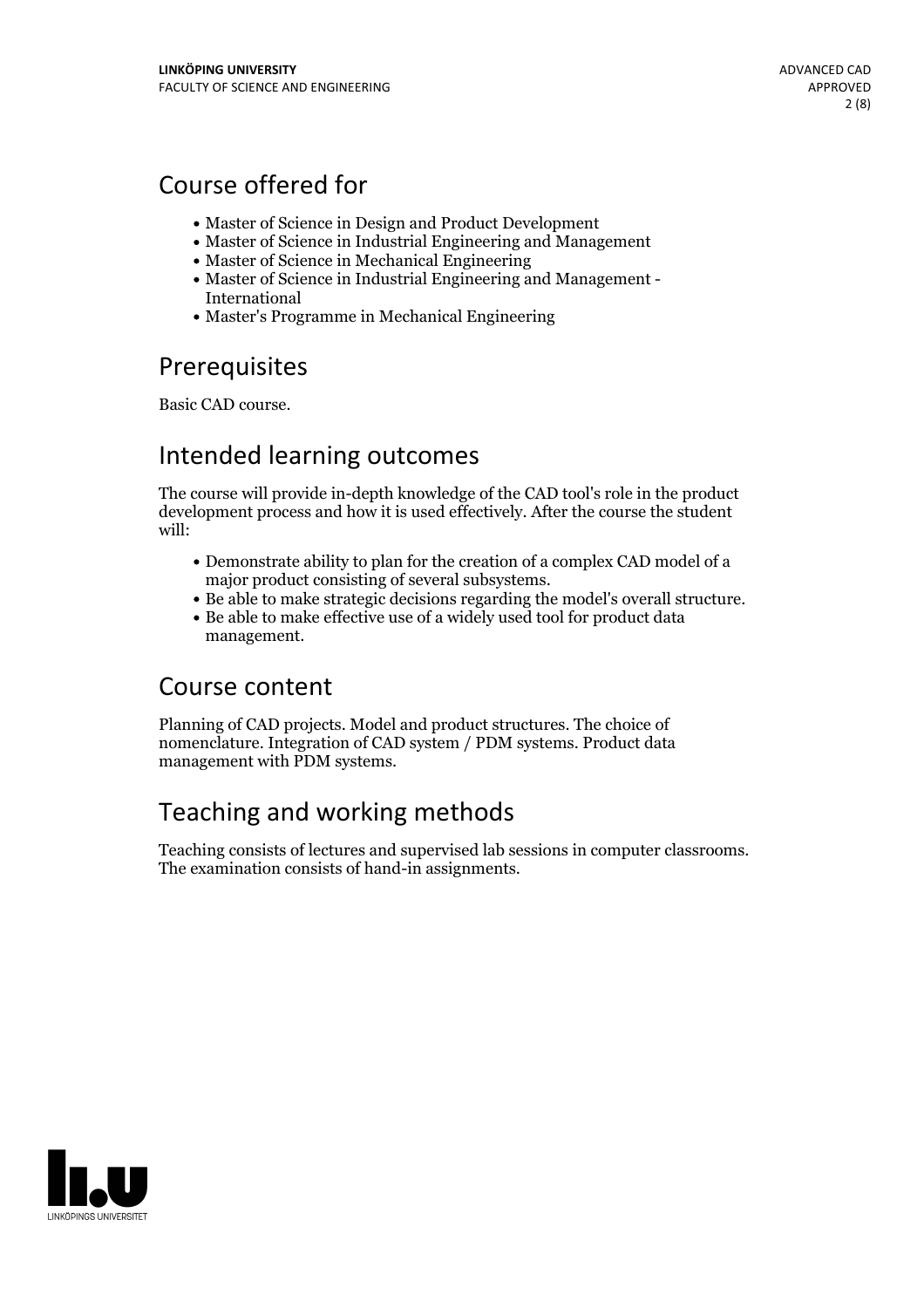## Examination

| UPG1             | Hand-in assignment 1 | 0.5 credits | U, G |
|------------------|----------------------|-------------|------|
| UPG <sub>2</sub> | Hand-in assignment 2 | 0.5 credits | U, G |
| UPG <sub>3</sub> | Hand-in assignment 3 | 0.5 credits | U, G |
| UPG4             | Hand-in assignment 4 | 0.5 credits | U, G |
| UPG <sub>5</sub> | Hand-in assignment 5 | 0.5 credits | U, G |
| UPG6             | Hand-in assignment 6 | 0.5 credits | U, G |
| PRA <sub>2</sub> | Project assignment   | 3 credits   | U, G |

## Grades

Two-grade scale, U, G

# Other information

### **About teaching and examination language**

The teaching language is presented in the Overview tab for each course. The examination language relates to the teaching language as follows:

- If teaching language is "Swedish", the course as a whole could be given in Swedish, or partly in English. Examination language is Swedish, but parts
- of the examination can be in English. If teaching language is "English", the course as <sup>a</sup> whole is taught in English. Examination language is English. If teaching language is "Swedish/English", the course as <sup>a</sup> whole will be
- taught in English if students without prior knowledge of the Swedish language participate. Examination language is Swedish or English depending on teaching language.

### **Other**

The course is conducted in a manner where both men's and women's experience and knowledge are made visible and developed.

The planning and implementation of a course should correspond to the course syllabus. The course evaluation should therefore be conducted with the course syllabus as a starting point.

If special circumstances prevail, the vice-chancellor may in a special decision specify the preconditions for temporary deviations from this course syllabus, and delegate the right to take such decisions.

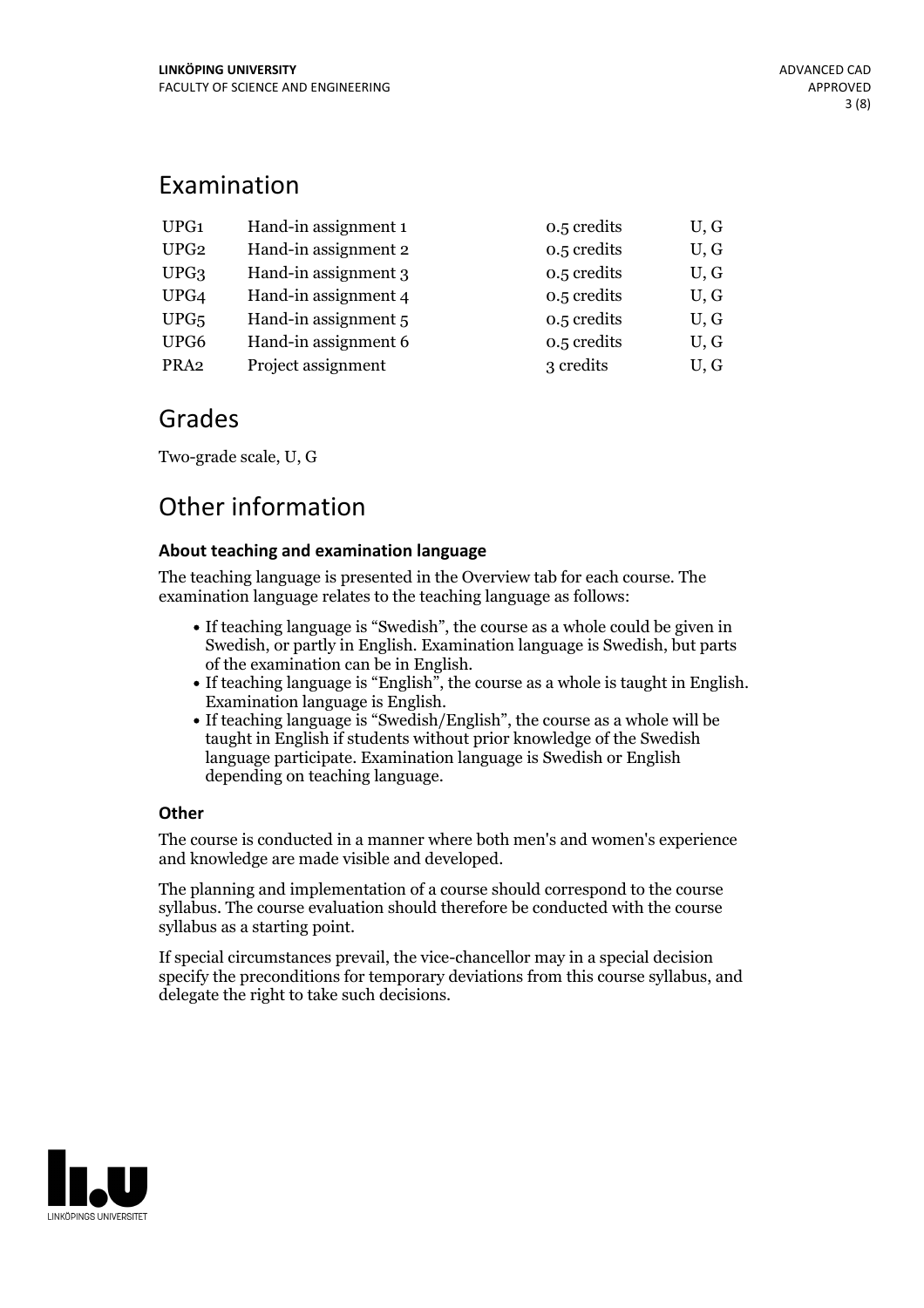# **Common rules**

## Course syllabus

A syllabus must be established for each course. The syllabus specifies the aim and contents of the course, and the prior knowledge that a student must have in order to be able to benefit from the course.

## Timetabling

Courses are timetabled after a decision has been made for this course concerning its assignment to a timetable module.

### Interruption in and deregistration from a course

The LiU decision, Guidelines concerning confirmation of participation in education (Dnr LiU-2020-02256), states that interruptions in study are to be recorded in Ladok. Thus, all students who do not participate in a course for which they have registered must record the interruption, such that the registration on the course can be removed. Deregistration from or interrupting a course is carried out using <sup>a</sup> web-based form: https://www.lith.liu.se/for- [studenter/kurskomplettering?l=en.](https://www.lith.liu.se/for-studenter/kurskomplettering?l=en)

## Cancelled courses and changes to the course syllabus

Courses with few participants (fewer than 10) may be cancelled or organised in a manner that differs from that stated in the course syllabus. The Dean is to deliberate and decide whether a course is to be cancelled or changed from the course syllabus.

## Guidelines relating to examinations and examiners

For details, see Guidelines for education and examination for first-cycle and second-cycle education at Linköping University, Dnr LiU-2020-04501 [\(http://styrdokument.liu.se/Regelsamling/VisaBeslut/917592\)](http://styrdokument.liu.se/Regelsamling/VisaBeslut/917592).

An examiner must be employed as a teacher at LiU according to the LiU Regulations for Appointments, Dnr LiU-2021-01204 [\(https://styrdokument.liu.se/Regelsamling/VisaBeslut/622784](https://styrdokument.liu.se/Regelsamling/VisaBeslut/622784)). For courses in second-cycle, the following teachers can be appointed as examiner: Professor (including Adjunct and Visiting Professor), Associate Professor (including Adjunct), Senior Lecturer (including Adjunct and Visiting Senior Lecturer), Research Fellow, or Postdoc. For courses in first-cycle, Assistant Lecturer (including Adjunct and Visiting Assistant Lecturer) can also be appointed as examiner in addition to those listed for second-cycle courses. In exceptional cases, a Part-time Lecturer can also be appointed as an examiner at both first- and second cycle, see Delegation of authority for the Board of Faculty of Science and Engineering.

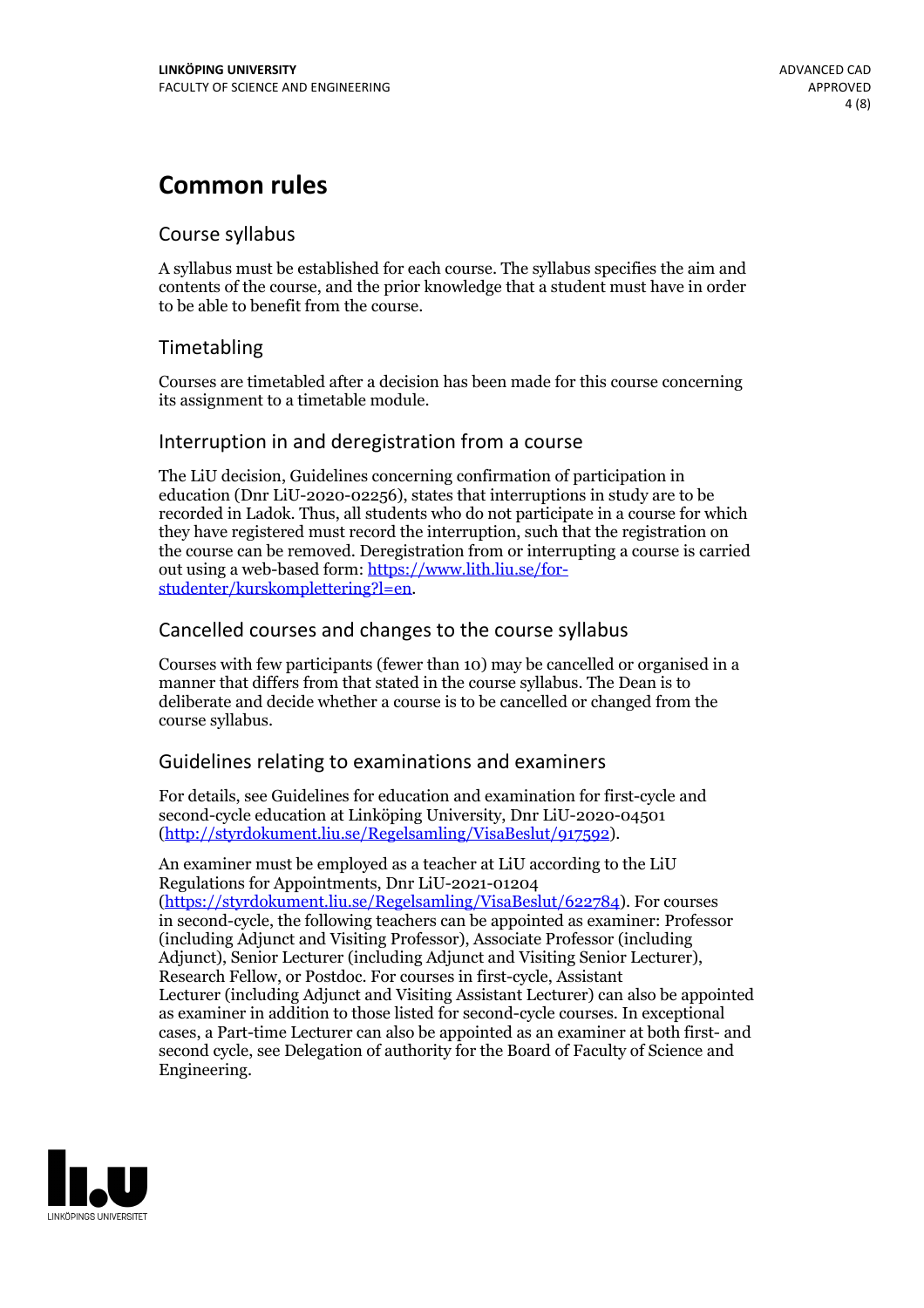## Forms of examination

#### **Principles for examination**

Written and oral examinations and digital and computer-based examinations are held at least three times a year: once immediately after the end of the course, once in August, and once (usually) in one of the re-examination periods. Examinations held at other times are to follow a decision of the faculty programme board.

Principles for examination scheduling for courses that follow the study periods:

- courses given in VT1 are examined for the first time in March, with re-examination in June and August
- courses given in VT2 are examined for the first time in May, with re-examination in August and October
- courses given in HT1 are examined for the first time in October, with re-examination in January and August
- courses given in HT2 are examined for the first time in January, with re-examination in March and in August.

The examination schedule is based on the structure of timetable modules, but there may be deviations from this, mainly in the case of courses that are studied and examined for several programmes and in lower grades (i.e. 1 and 2).

Examinations for courses that the faculty programme board has decided are to be held in alternate years are held three times during the school year in which the course is given according to the principles stated above.

Examinations for courses that are cancelled orrescheduled such that they are not given in one or several years are held three times during the year that immediately follows the course, with examination scheduling that corresponds to the scheduling that was in force before the course was cancelled or rescheduled.

When a course, or a written examination (TEN, DIT, DAT), is given for the last time, the regular examination and two re-examinations will be offered. Thereafter, examinations are phased out by offering three examinations during the following academic year at the same times as the examinations in any substitute course. If there is no substitute course, three examinations will be offered during re- examination periods during the following academic year. Other examination times are decided by the faculty programme board. In all cases above, the examination is also offered one more time during the academic year after the following, unless the faculty programme board decides otherwise. In total, 6 re-examinations are offered, of which 2 are regular re-examinations. In the examination registration system, the examinations given for the penultimate time and the last time are denoted.

If a course is given during several periods of the year (for programmes, or on different occasions for different programmes) the faculty programme board or boards determine together the scheduling and frequency of re-examination occasions.

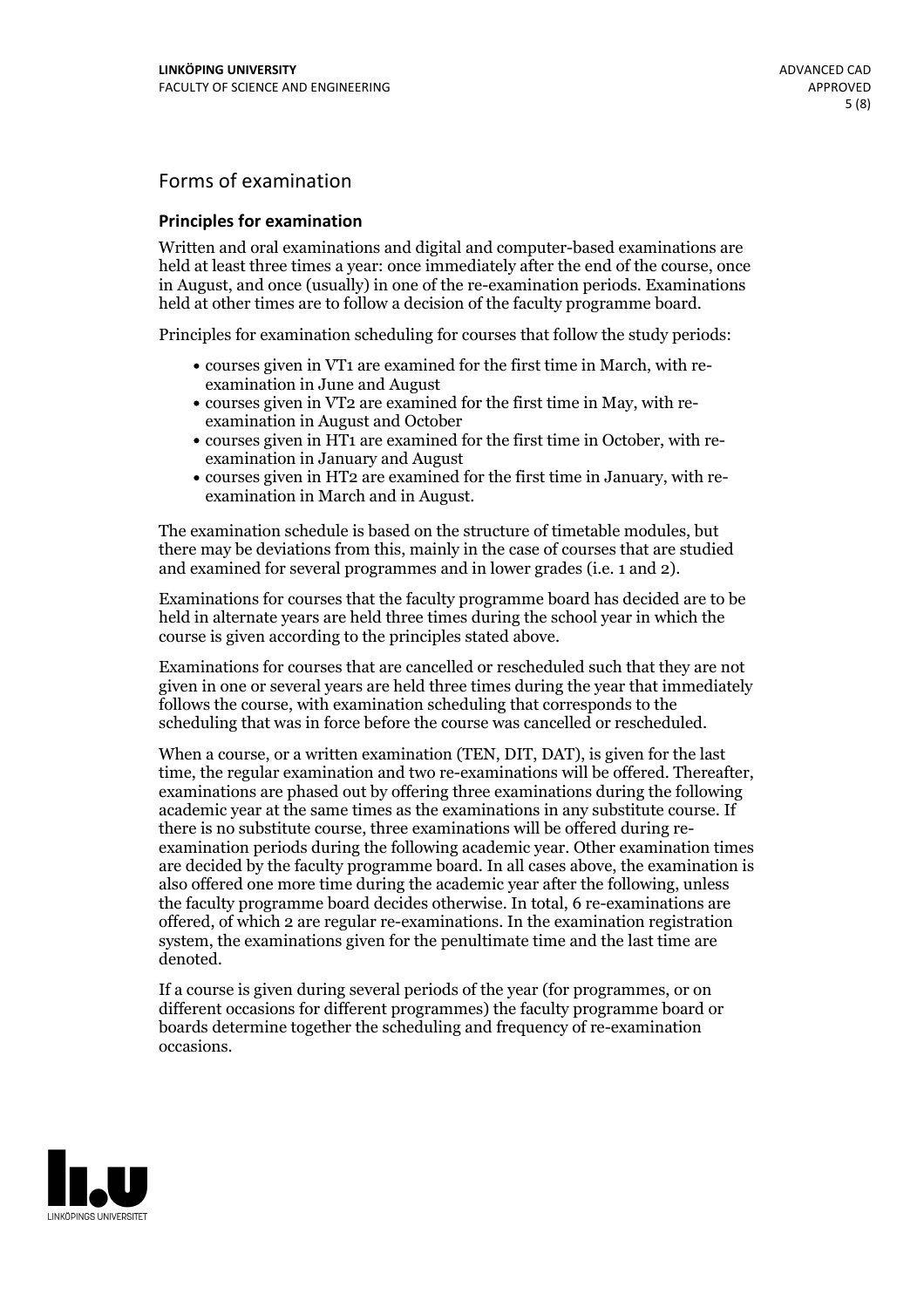### **Retakes of other forms of examination**

Regulations concerning retakes of other forms of examination than written examinations and digital and computer-based examinations are given in the LiU guidelines for examinations and examiners, [http://styrdokument.liu.se/Regelsamling/VisaBeslut/917592.](http://styrdokument.liu.se/Regelsamling/VisaBeslut/917592)

#### **Course closure**

For Decision on Routines for Administration of the Discontinuation of Educational Programs, Freestanding Courses and Courses in Programs, see DNR LiU-2021-04782. After a decision on closure and after the end of the discontinuation period, the students are referred to a replacement course (or similar) according to information in the course syllabus or programme syllabus. If a student has passed some part/parts of a closed program course but not all, and there is an at least partially replacing course, an assessment of crediting can be made. Any crediting of course components is made by the examiner.

### **Registration for examination**

In order to take an written, digital or computer-based examination, registration in advance is mandatory, see decision in the university's rule book [https://styrdokument.liu.se/Regelsamling/VisaBeslut/622682.](https://styrdokument.liu.se/Regelsamling/VisaBeslut/622682) An unregistered student can thus not be offered a place. The registration is done at the Student Portal or in the LiU-app during the registration period. The registration period opens 30 days before the date of the examination and closes 10 days before the date of the examination. Candidates are informed of the location of the examination by email, four days in advance.

### **Code of conduct for students during examinations**

Details are given in a decision in the university's rule book: <http://styrdokument.liu.se/Regelsamling/VisaBeslut/622682>.

#### **Retakes for higher grade**

Students at the Institute of Technology at LiU have the right to retake written examinations and digital and computer-based examinations in an attempt to achieve a higher grade. This is valid for all examination components with code "TEN", "DIT" and "DAT". The same right may not be exercised for other examination components, unless otherwise specified in the course syllabus.

A retake is not possible on courses that are included in an issued degree diploma.

#### **Grades**

The grades that are preferably to be used are Fail (U), Pass (3), Pass not without distinction  $(4)$  and Pass with distinction  $(5)$ .

- Grades U, 3, 4, 5 are to be awarded for courses that have written or digital examinations.<br>• Grades Fail (U) and Pass (G) may be awarded for courses with a large
- degree of practical components such as laboratory work, project work and

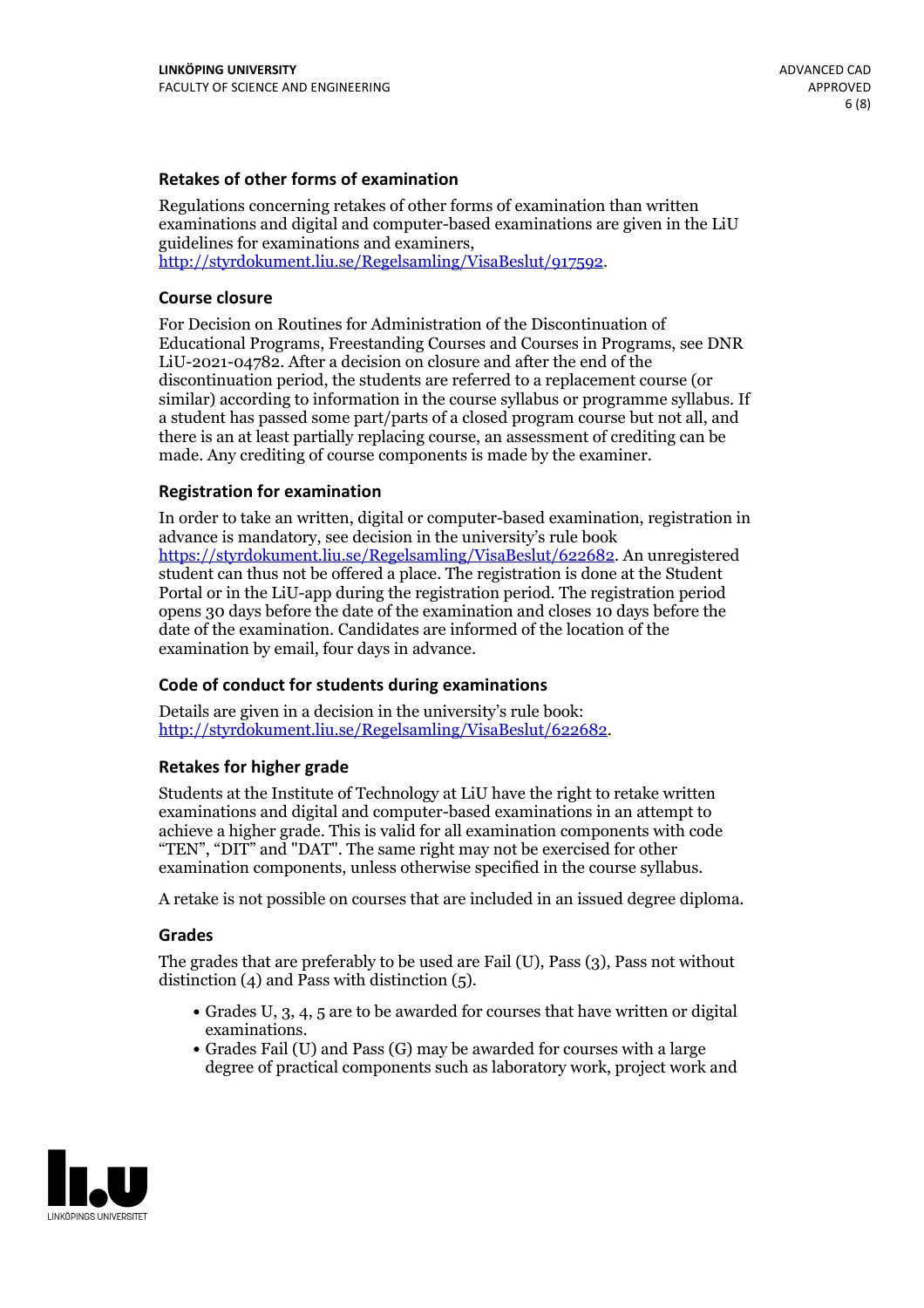group work.<br>• Grades Fail (U) and Pass (G) are to be used for degree projects and other independent work.

#### **Examination components**

The following examination components and associated module codes are used at the Faculty of Science and Engineering:

- Grades U, 3, 4, 5 are to be awarded for written examinations (TEN) and
- digital examinations (DIT).<br>• Examination components for which the grades Fail (U) and Pass (G) may be awarded are laboratory work (LAB), project work (PRA), preparatory written examination (KTR), digital preparatory written examination (DIK), oral examination (MUN), computer-based examination (DAT), home
- assignment (HEM), and assignment (UPG).<br>• Students receive grades either Fail (U) or Pass (G) for other examination components in which the examination criteria are satisfied principally through active attendance such as tutorial group (BAS) or examination item
- (MOM).<br>• Grades Fail (U) and Pass (G) are to be used for the examination components Opposition (OPPO) and Attendance at thesis presentation (AUSK) (i.e. part of the degree project).

In general, the following applies:

- 
- Mandatory course components must be scored and given <sup>a</sup> module code. Examination components that are not scored, cannot be mandatory. Hence, it is voluntary to participate in these examinations, and the voluntariness must be clearly stated. Additionally, if there are any associated conditions to
- the examination component, these must be clearly stated as well.<br>• For courses with more than one examination component with grades U,3,4,5, it shall be clearly stated how the final grade is weighted.

For mandatory components, the following applies (in accordance with the LiU Guidelines for education and examination for first-cycle and second-cycle education at Linköping University,<br>[http://styrdokument.liu.se/Regelsamling/VisaBeslut/917592\)](http://styrdokument.liu.se/Regelsamling/VisaBeslut/917592):

If special circumstances prevail, and if it is possible with consideration of the nature of the compulsory component, the examiner may decide to replace the compulsory component with another equivalent component.

For possibilities to alternative forms of examinations, the following applies (in accordance with the LiU Guidelines for education and examination for first-cycle [http://styrdokument.liu.se/Regelsamling/VisaBeslut/917592\)](http://styrdokument.liu.se/Regelsamling/VisaBeslut/917592):

If the LiU coordinator for students with disabilities has granted a student the right to an adapted examination for a written examination in an examination hall, the student has the right to it.